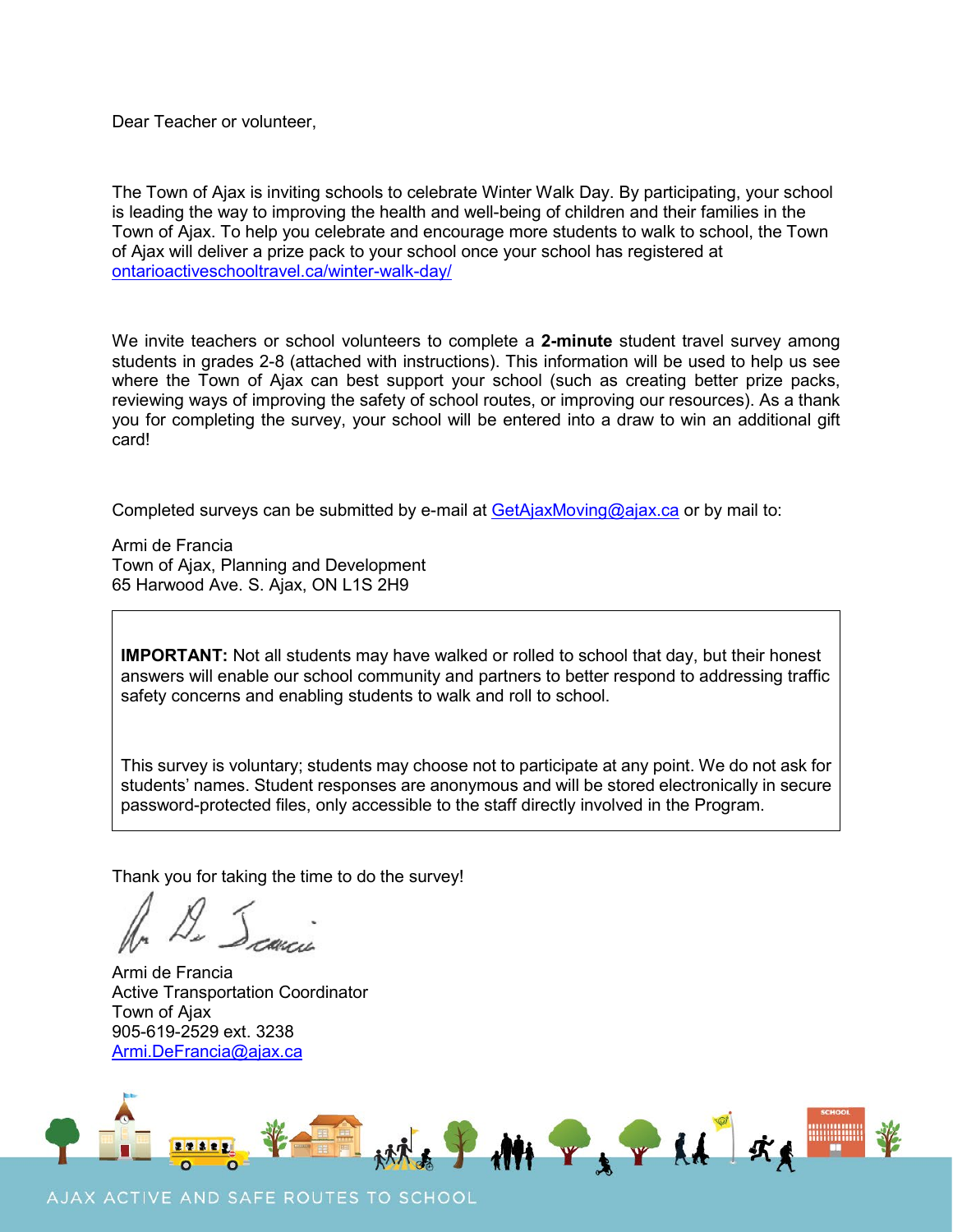

# **Student Travel Survey:**

School Name:\_\_\_\_\_\_\_\_\_\_\_\_\_\_\_\_\_\_\_\_\_\_\_\_\_\_\_\_\_\_\_\_\_\_\_\_\_ Date (week of):

Grade: \_\_\_\_\_ Teacher: \_\_\_\_\_\_\_\_\_\_\_\_\_\_\_\_\_\_\_\_ Total # of students in class: \_\_\_\_\_

### **Q1: Ask the class: "How did you get** *to* **school this morning?"**

| Day | <b>Biked</b><br>(all or most of<br>the way) | Walked<br>(all or most of<br>the way) | Rolled<br>(includes skateboards,<br>wheelchairs, scooters, etc.) | <b>School Bus</b><br>(includes any shared<br>vehicles for students<br>only) | Car |
|-----|---------------------------------------------|---------------------------------------|------------------------------------------------------------------|-----------------------------------------------------------------------------|-----|
| Mon |                                             |                                       |                                                                  |                                                                             |     |
| Tue |                                             |                                       |                                                                  |                                                                             |     |
| Wed |                                             |                                       |                                                                  |                                                                             |     |
| Thu |                                             |                                       |                                                                  |                                                                             |     |
| Fri |                                             |                                       |                                                                  |                                                                             |     |

### **Q2: Ask the class: "How will you get home** *from* **school this afternoon?"**

| Day | <b>Biked</b><br>(all or most of<br>the way) | Walked<br>(all or most of<br>the way) | Rolled<br>(includes skateboards,<br>wheelchairs, scooters, etc.) | <b>School Bus</b><br>(includes any shared<br>vehicles for students<br>only) | Car |
|-----|---------------------------------------------|---------------------------------------|------------------------------------------------------------------|-----------------------------------------------------------------------------|-----|
| Mon |                                             |                                       |                                                                  |                                                                             |     |
| Tue |                                             |                                       |                                                                  |                                                                             |     |
| Wed |                                             |                                       |                                                                  |                                                                             |     |
| Thu |                                             |                                       |                                                                  |                                                                             |     |
| Fri |                                             |                                       |                                                                  |                                                                             |     |

(Instructions on reverse)